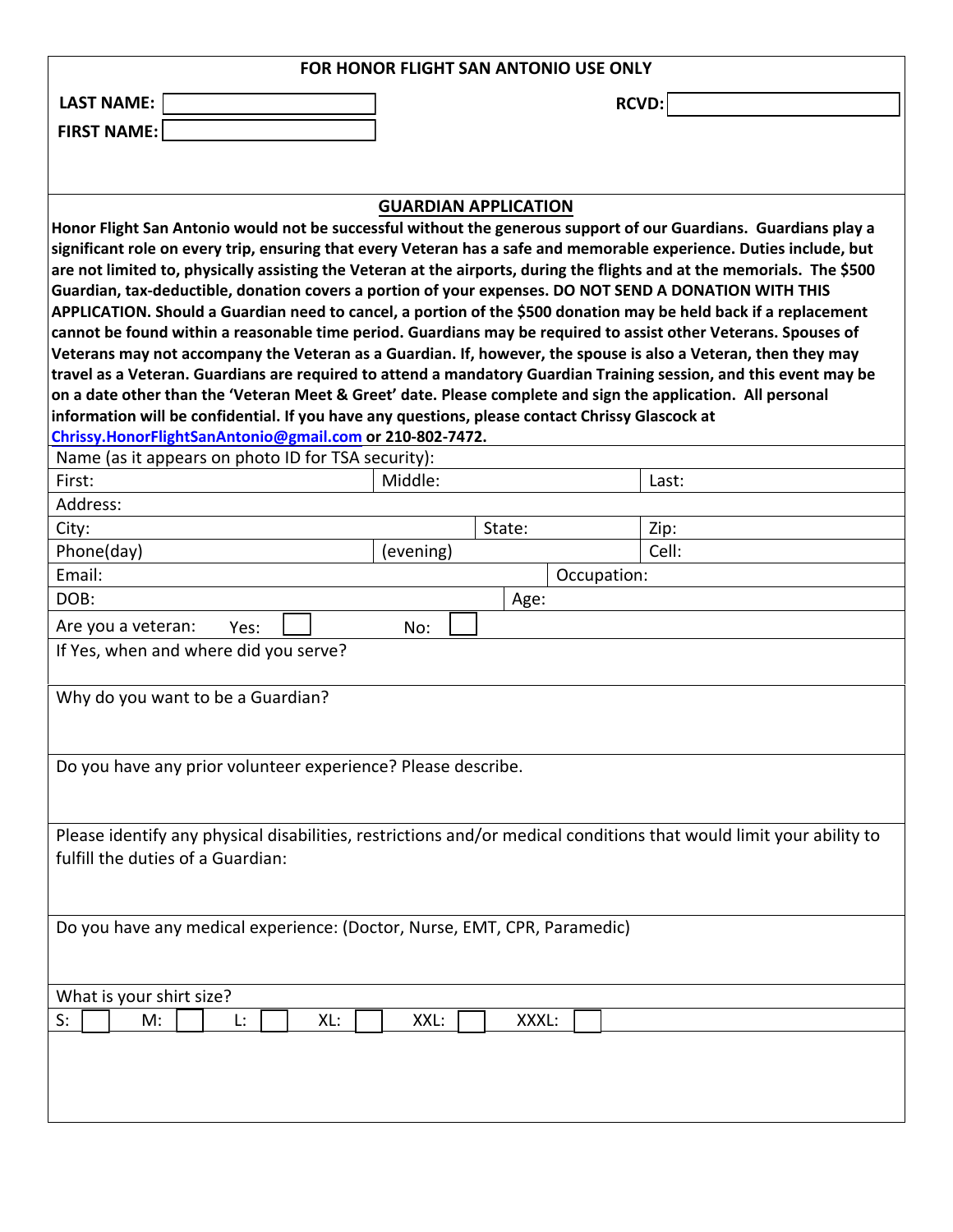| Please list one personal reference: |  |        |                            |      |  |
|-------------------------------------|--|--------|----------------------------|------|--|
| Name:                               |  |        | Relationship to applicant: |      |  |
| Address:                            |  |        |                            |      |  |
| City:                               |  |        | State:                     | Zip: |  |
| Phone:                              |  | Email: |                            |      |  |
|                                     |  |        |                            |      |  |

**I am about to participate in various activities with Honor Flight San Antonio de Valero as a Guardian. I clearly understand the following principal requirements:**

- 1. I understand and agree that I may be called upon to assist other Veterans at various times on the **trip.**
- **2. I understand that I may not take my Veteran to another location at any time.**
- 3. I agree to remain with the group at all times beginning upon arrival at San Antonio International Airport (SAT) for departure to returning to San Antonio Airport at the completion of the trip; unless I **start as a Guardian at Baltimore‐Washington International Airport (BWI) or Washington, D.C.**
- **4. I agree to abide by the policies and procedures of Honor Flight San Antonio. NOTE: See website for additional "Guardian Requirements"**

Signature:

6/14/22

## **COVENANT NOT TO SUE AND INDEMNITY AGREEMENT**

**I am about to voluntarily participate in various activities with Honor Flight San Antonio de Valero. In consideration of this organization permitting me to participate in these activities, I, for myself, my heirs, administrators, executors and assigns, hereby covenant and agree that I will never institute, prosecute, or in** any way aid in the institution or prosecution of, any demand, claim or suit against the organizations known as Honor Flight Network ™ and/or Honor Flight San Antonio de Valero for any destruction, loss, damage or injury (including death) to my person or property which may occur from any cause whatsoever as a result of my participation in the activities of the Honor Flight Network ™ Inc., or Honor Flight San Antonio de Valero. If I, my heirs, administrators, executors or assigns should claim, sue or aid in any way such a demand, claim or suit, I agree for myself, my heirs, administrators, executors, and assigns to indemnify the Honor Flight Network ™ Inc. and Honor Flight San Antonio de Valero organizations for all damages, expenses and costs it **may incur as a result thereof.** 

I also understand and agree that I may be held liable for any damages or loss to the Honor Flight Network ™ Inc. and/or Honor Flight San Antonio de Valero organization which is caused by my gross negligence, willful misconduct, dishonesty, or fraud and for limited damages or less to the Honor Flight Network ™ Inc. and/or **Honor Flight San Antonio de Valero organization which is caused by my simple negligence.** 

I further understand that the term Honor Flight Network ™ Inc. and Honor Flight San Antonio de Valero **organization includes the non‐profit organization known as Honor Flight and/or Honor Flight San Antonio, any officer, agent, volunteer and or employee thereof.** 

| Signature:                     | Date: |
|--------------------------------|-------|
| HFSA Official:<br>Signature of | Date: |